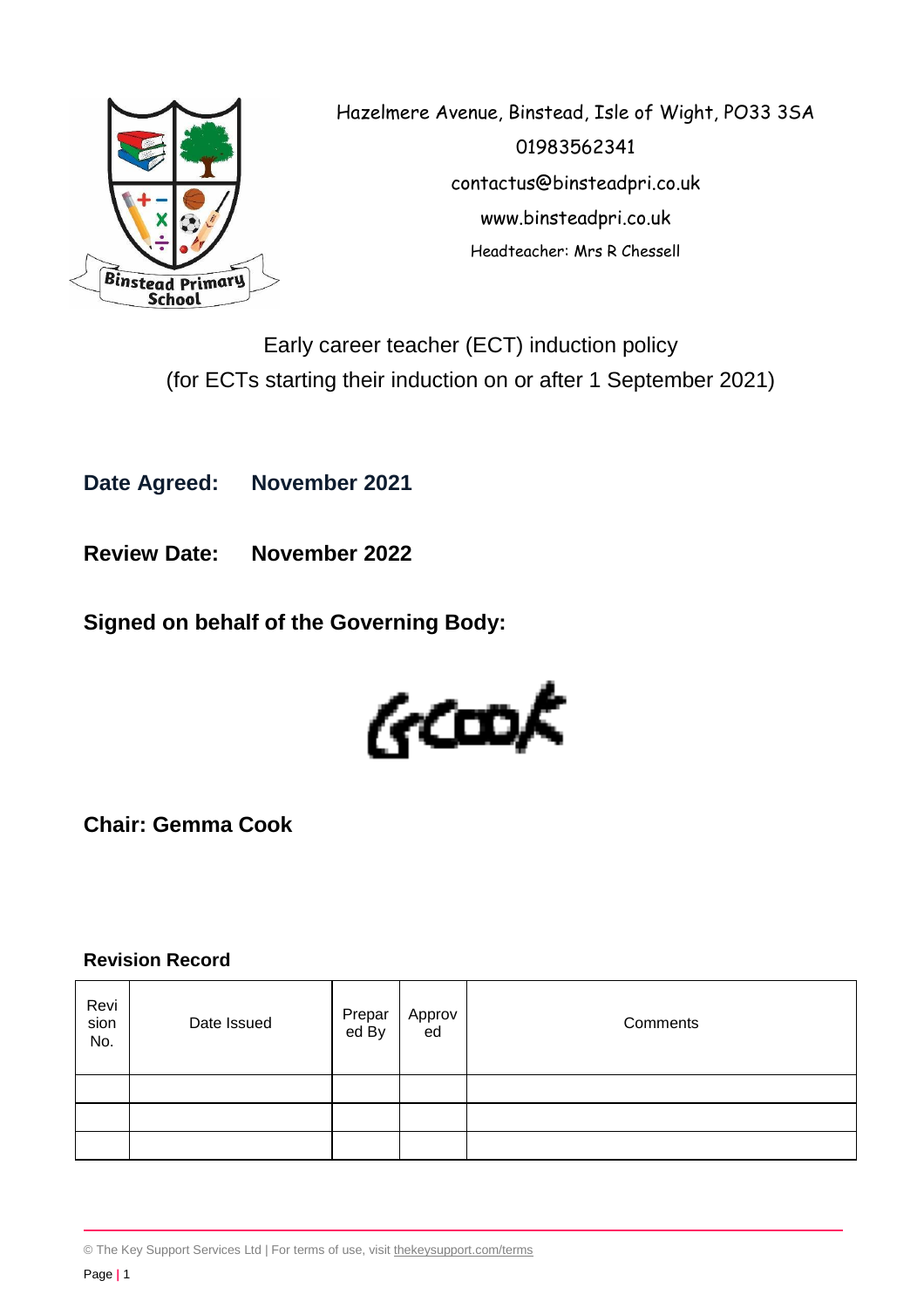# **Contents**

# <span id="page-1-0"></span>**1. Aims**

The school aims to:

- Run an ECT induction programme that meets all of the statutory requirements underpinned by the early career framework (ECF) from 1 September 2021
- Provide ECTs with a supportive environment that develops them and equips them with the tools to be effective and successful teachers
- Make sure all staff understand their role in the ECT induction programme

# <span id="page-1-1"></span>**2. Newly qualified teacher (NQT) induction transitional arrangements**

This policy applies to ECTs who start their induction **on or after 1 September 2021**.

NQTs who have started but not completed their induction **before 1 September 2021** will continue to follow our NQT induction policy, which can be found in the school office.They have until 1 September 2023 to complete their induction within 3 terms (a single academic year) as outlined in previous NQT induction guidance. Where possible, at the discretion of the headteacher and appropriate body, we will also provide them with:

An ECF-based induction for the remainder of the NQT's 1-year induction

An induction mentor for the remainder of the NQT's 1-year induction

If they don't complete their induction by 1 September 2023, they will be required at this point to switch to the full ECT induction for the remainder of their induction period. Time already spent in induction will count towards the 2-year ECT induction period.

# <span id="page-1-2"></span>**3. Legislation and statutory guidance**

This policy is based on:

- The Department for Education's (DfE's) statutory guidance Induction for early career teachers [\(England\)](https://www.gov.uk/government/publications/induction-for-early-career-teachers-england) from 1 September 2021
- The [Early career framework reforms](https://www.gov.uk/government/collections/early-career-framework-reforms)
- [The Education \(Induction Arrangements for School Teachers\) \(England\) Regulations 2012](http://www.legislation.gov.uk/uksi/2012/1115/contents/made)

The 'relevant standards' referred to below are the [Teachers' Standards.](https://www.gov.uk/government/publications/teachers-standards)

<sup>©</sup> The Key Support Services Ltd | [thekeysupport.com/terms](https://thekeysupport.com/terms-of-use)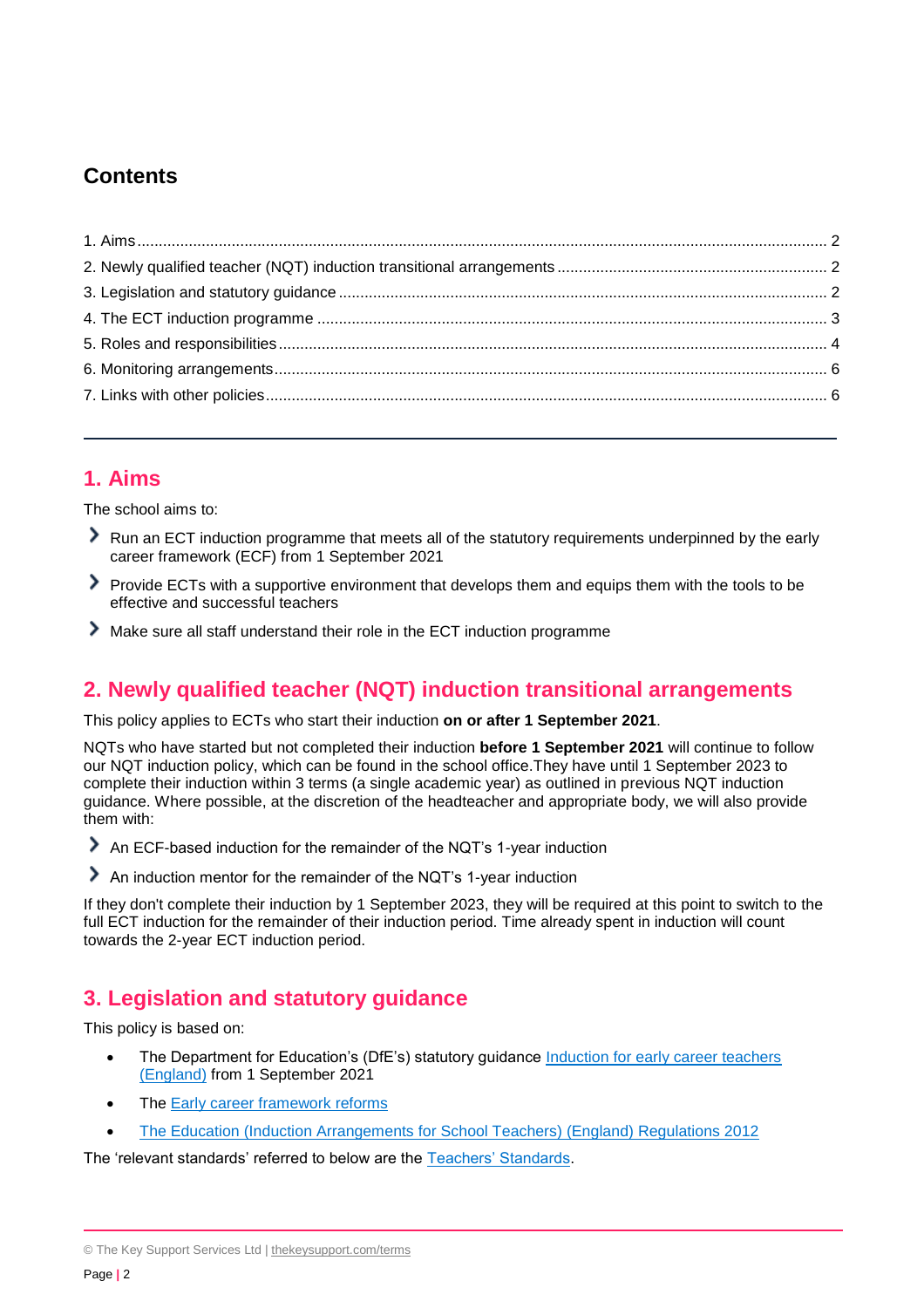This policy complies with our funding agreement and articles of association.

# <span id="page-2-0"></span>**4. The ECT induction programme**

The induction programme will be underpinned by the ECF, enabling ECTs to understand and apply the knowledge and skills set out in the ECF.

Prior to the ECT serving their induction, the headteacher and appropriate body must agree that the post is suitable.

For a full-time ECT, the induction period will typically last for 2 academic years. Part-time ECTs will serve a full-time equivalent. Up to one term of continuous employment may count towards completion of the induction period.

The programme is quality assured our 'appropriate body'. We do not currently have an ECT at Binstead Primary, but if we did, we would use HIAS as the Appropriate Body.

#### **4.1 Posts for induction**

Each ECT will:

- Be provided with the necessary employment tasks, experience and support to enable them to demonstrate satisfactory performance against the relevant standards throughout, and by the end of, the induction period
- Have an appointed induction tutor, who will have qualified teacher status (QTS)
- Have an appointed induction mentor, who will have QTS
- Have a reduced timetable to allow them to undertake activities in their induction programme; in their first year, this will be no more than 90% of the timetable of our existing teachers on the main pay range, and in their second year, this will be no more than 95% of the timetable of our existing teachers on the main pay range
- Regularly teach the same class or classes
- Take part in similar planning, teaching and assessment processes to other teachers working in similar posts
- Not be given additional non-teaching responsibilities without appropriate preparation and support
- Not have unreasonable demands made upon them
- Not normally teach outside the age range and/or subjects they have been employed to teach
- Not be presented with unreasonably demanding pupil discipline problems on a day-to-day basis

# **4.2 Support for ECTs**

We support ECTs with:

- Their designated induction tutor, who will provide day-to-day monitoring and support, and co-ordinate their assessments
- Their designated induction mentor, who will provide regular structured mentoring sessions and targeted feedback
- Observations of their teaching at regular intervals, and follow-up discussions with prompt and constructive feedback
- Regular professional reviews of their progress, to take place termly (except in terms where formal assessment is held), at which their induction tutor will review objectives and revise them in relation to the relevant standards and their current needs and strengths
- Chances to observe experienced teachers, either within the school or at another school with effective practice

<sup>©</sup> The Key Support Services Ltd | [thekeysupport.com/terms](https://thekeysupport.com/terms-of-use)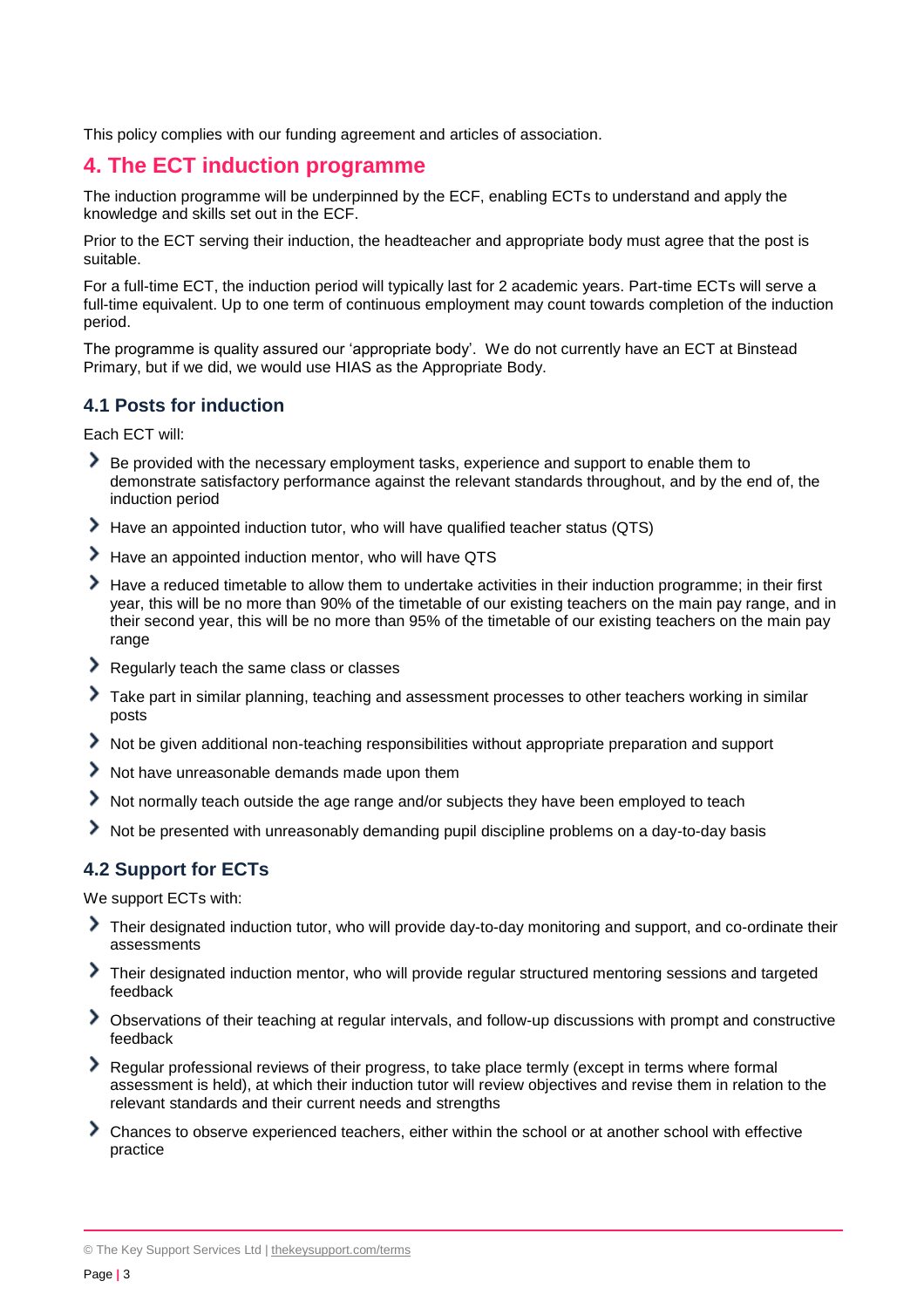### **4.3 Assessments of ECT performance**

Formal assessment meetings will take place in the final term of the ECT's first year (term 3) and the final term of their second year (term 6), and will be carried out by either the headteacher or the ECT's induction tutor.

These meetings will be informed by clear and transparent evidence gathered from progress reviews during the preceding assessment period, and drawn from the ECT's work as a teacher and from their induction programme. Copies of the evidence relied on will be provided to the ECT and the appropriate body.

After each formal assessment meeting, a formal assessment report will be completed that clearly shows how the ECT is performing against the relevant standards. The headteacher will also recommend to the appropriate body in the final assessment report at the end of the programme as to whether the ECT's performance is satisfactory against the relevant standards.

The ECT will add their own comments, and the formal assessment report will be signed by the headteacher, induction tutor and the ECT.

A copy of the formal assessment report will then be sent to the appropriate body. The final assessment report will be sent within 10 working days of the meeting, for the appropriate body to make the final decision on whether the ECT has passed their induction period.

In the event that the ECT leaves this post after completing one term or more but before the next formal assessment would take place, the induction tutor or headteacher should complete an interim assessment to ensure that the ECT's progress and performance since the last assessment is captured.

#### **4.4 At-risk procedures**

If it becomes clear during a termly progress review or at the first formal assessment point that the ECT is not making sufficient progress, additional monitoring and support measures will be put in place immediately, meaning:

- Areas in which improvement is needed are identified
- Appropriate objectives are set to guide the ECT towards satisfactory performance against the relevant standards
- An effective support programme is put in place to help the ECT improve their performance

The progress review record or formal assessment report will be shared with the appropriate body, alongside the support plan, for it to review.

If there are concerns about the ECT's progress during their subsequent progress reviews or formal assessment, as long as it is not the final formal assessment, the induction tutor or headteacher will discuss this with the ECT, updating objectives as necessary and revising the support plan for the next assessment period.

# <span id="page-3-0"></span>**5. Roles and responsibilities**

### **5.1 Role of the ECT**

The ECT will:

- Provide evidence that they have QTS and are eligible to start induction
- Meet with their induction tutor at the start of the programme to discuss and agree priorities, and keep these under review
- Agree with their induction tutor how best to use their reduced timetable allowance and guarantee engagement with their ECF-based induction
- Provide evidence of their progress against the relevant standards
- Participate fully in the monitoring and development programme

© The Key Support Services Ltd | [thekeysupport.com/terms](https://thekeysupport.com/terms-of-use)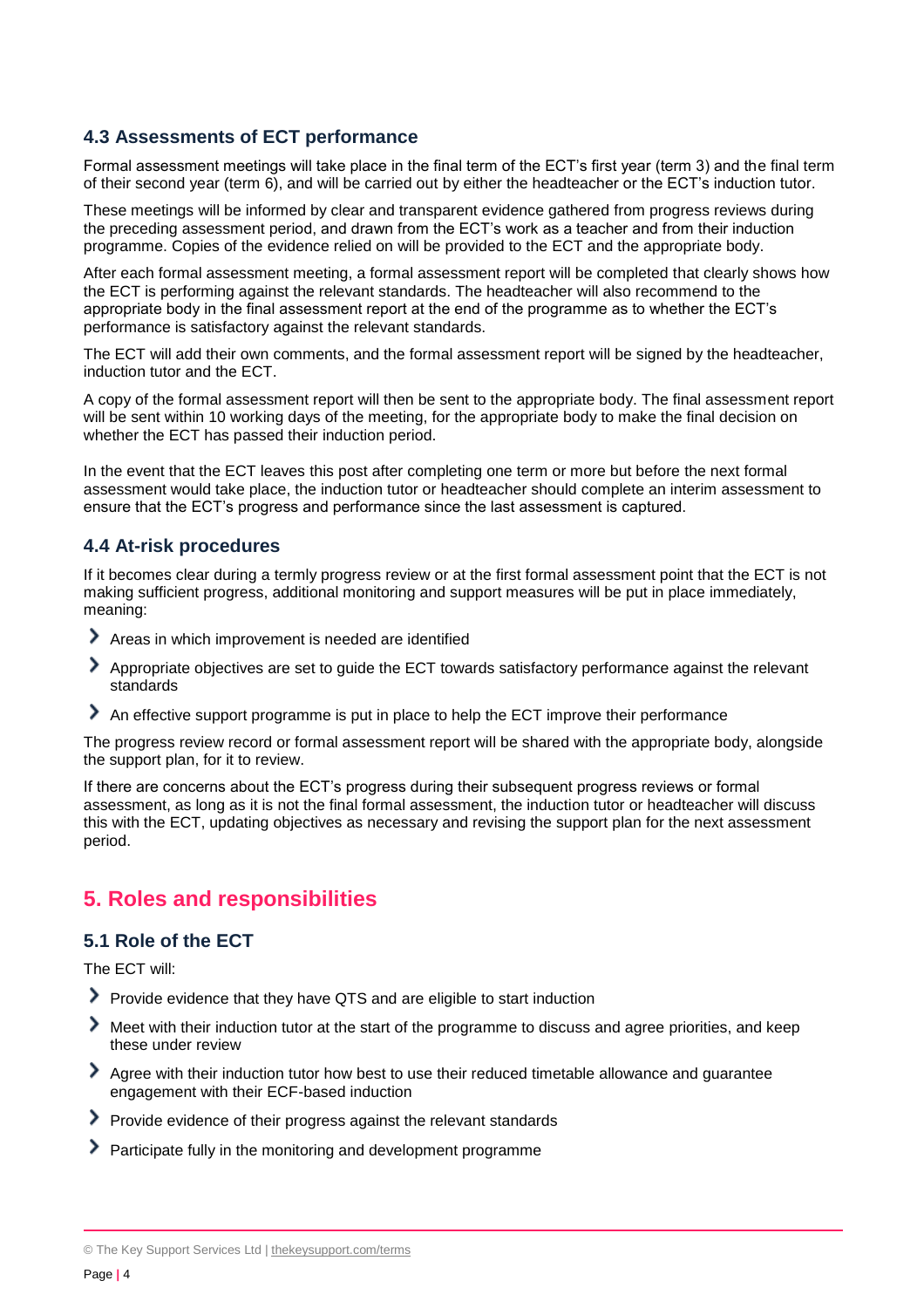- Participate in scheduled classroom observations, progress reviews and formal assessment meetings
- Agree with their induction tutor the start and end dates of the induction period, and the dates of any absences from work during the period
- Keep copies of all assessment reports

**When the ECT has any concerns**, they will:

- Raise these with their induction tutor as soon as they can
- Consult with their contact at the appropriate body at an early stage if there are difficulties in resolving issues with their induction tutor or within the school

#### **5.2 Role of the headteacher**

The headteacher will:

- Check that the ECT has been awarded QTS and whether they need to serve an induction period
- Agree, in advance of the ECT starting, who will act as the appropriate body
- Notify the appropriate body when an ECT is taking up a post and undertaking induction
- Make sure the ECT's post is suitable according to statutory guidance (see section 4.1 above)
- Make sure the induction tutor is appropriately trained and has sufficient time to carry out their role effectively
- Make sure the induction mentor is appropriately trained and has sufficient time to carry out their role effectively
- Make sure an appropriate ECF-based induction programme is in place
- Make sure the ECT's progress is reviewed regularly, including through observations and feedback of their teaching
- Make sure that formal assessments are carried out and reports completed and sent to the appropriate body
- Maintain and keep accurate records of employment that will count towards the induction period
- Make sure that all monitoring and record keeping is done in the least burdensome and most streamlined way
- Make the governing board aware of the support arrangements in place for the ECT
- Make a recommendation to the appropriate body on whether the ECT's performance against the relevant standards is satisfactory
- Participate in the appropriate body's quality assurance procedures of the induction programmes
- Keep all relevant documentation, evidence and forms on file for 6 years

### **5.3 Role of the induction tutor**

The induction tutor will:

- Provide guidance and effective support to the ECT(with the appropriate body where necessary)
- Carry out regular progress reviews throughout the induction period
- Undertake 2 formal assessment meetings during the induction period, coordinating input from other colleagues as appropriate
- Carry out progress reviews in terms where a formal assessment doesn't occur

<sup>©</sup> The Key Support Services Ltd | [thekeysupport.com/terms](https://thekeysupport.com/terms-of-use)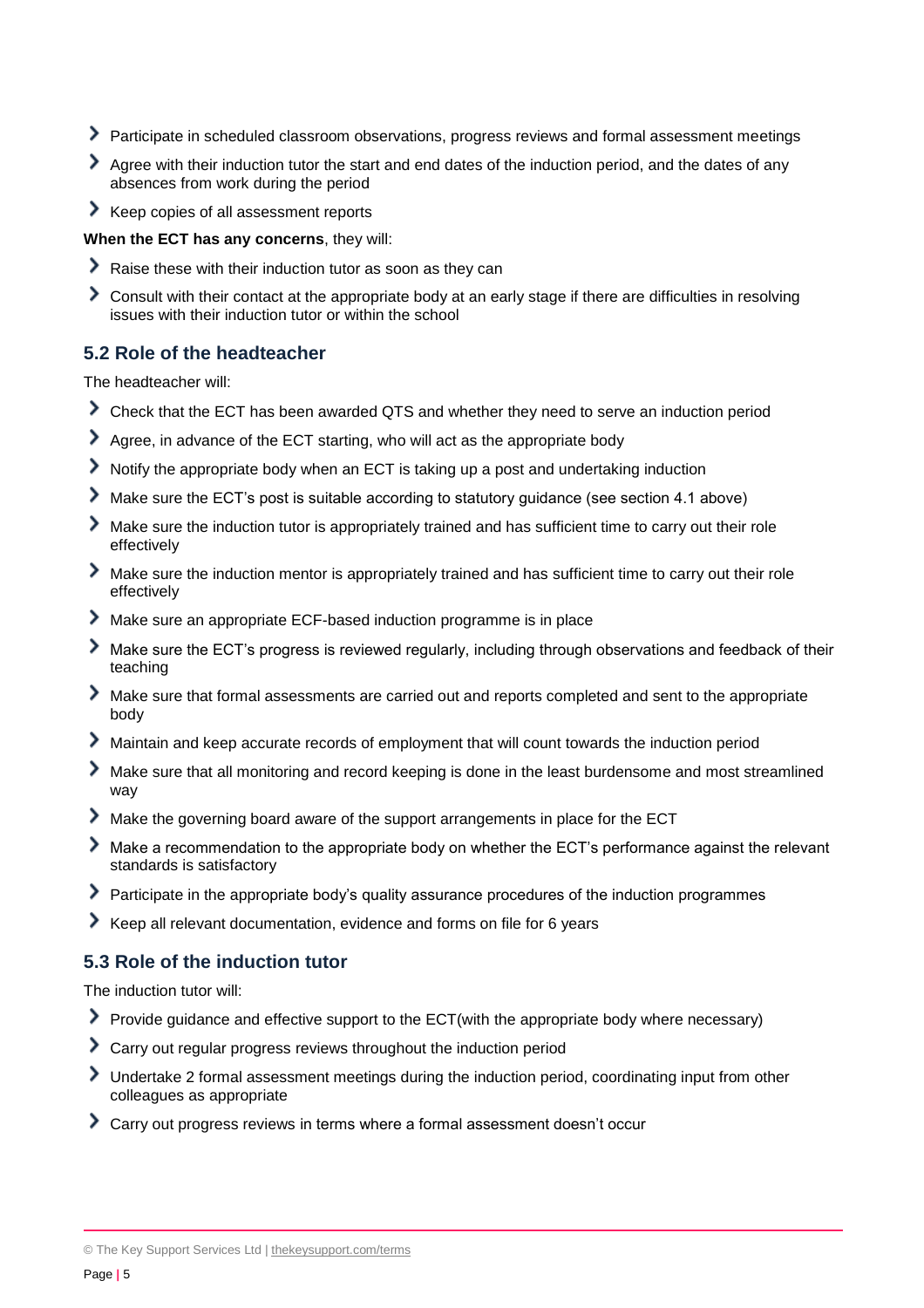- Inform the ECT following progress reviews of their progress against the relevant standards, and share records with the ECT, headteacher and relevant body
- Inform the ECT during the formal assessment meeting of the judgements to be recorded on their formal assessment record and invite the ECT to add their own comments
- Make sure that the ECT's teaching is observed and feedback is provided
- Make sure the ECT is aware of how they can raise concerns about their induction programme or their personal progress, both within and outside of the school
- Take prompt, appropriate action if the ECT appears to be having difficulties
- ⋟ Make sure that all monitoring and record keeping is done in the least burdensome way, and that ECTs are not asked for any evidence that requires the creation of new work

#### **5.4 Role of the induction mentor**

The induction mentor will:

- Regularly meet with the ECT for structured mentor sessions to provide targeted feedback
- Work with the ECT, and colleagues within the school who are involved in the ECT's induction, to help make sure the ECT receives a high-quality ECF-based programme
- Provide, or arrange, effective support including subject-specific, phase-specific, coaching and/or mentoring
- Act promptly and appropriately if the ECT appears to be having difficulties

### **5.5 Role of the governing board**

The governing board will:

- Make sure the school complies with statutory guidance on ECT induction
- $\blacktriangleright$  Be satisfied that the school has the capacity to support the ECT
- Make sure the headteacher is fulfilling their responsibility to meet the requirements of a suitable induction post
- Investigate concerns raised by the ECT as part of the school's grievance procedures
- If it has any concerns or questions, seek guidance from the appropriate body on the quality of the induction arrangements and the roles and responsibilities of staff involved in the process
- If it wishes, request general reports on the progress of the ECT on a termly basis

### <span id="page-5-0"></span>**6. Monitoring arrangements**

This policy will be reviewed **annually** by Rebecca Chessell, Headteacher and Stuart Harris, ECT Tutor/Mentor. At every review, it will be approved by the full governing board.

# <span id="page-5-1"></span>**7. Links with other policies**

This policy links to the following policies and procedures:

- $\blacktriangleright$  Appraisal
- > Grievance
- $\sum_{\text{Pav}}$